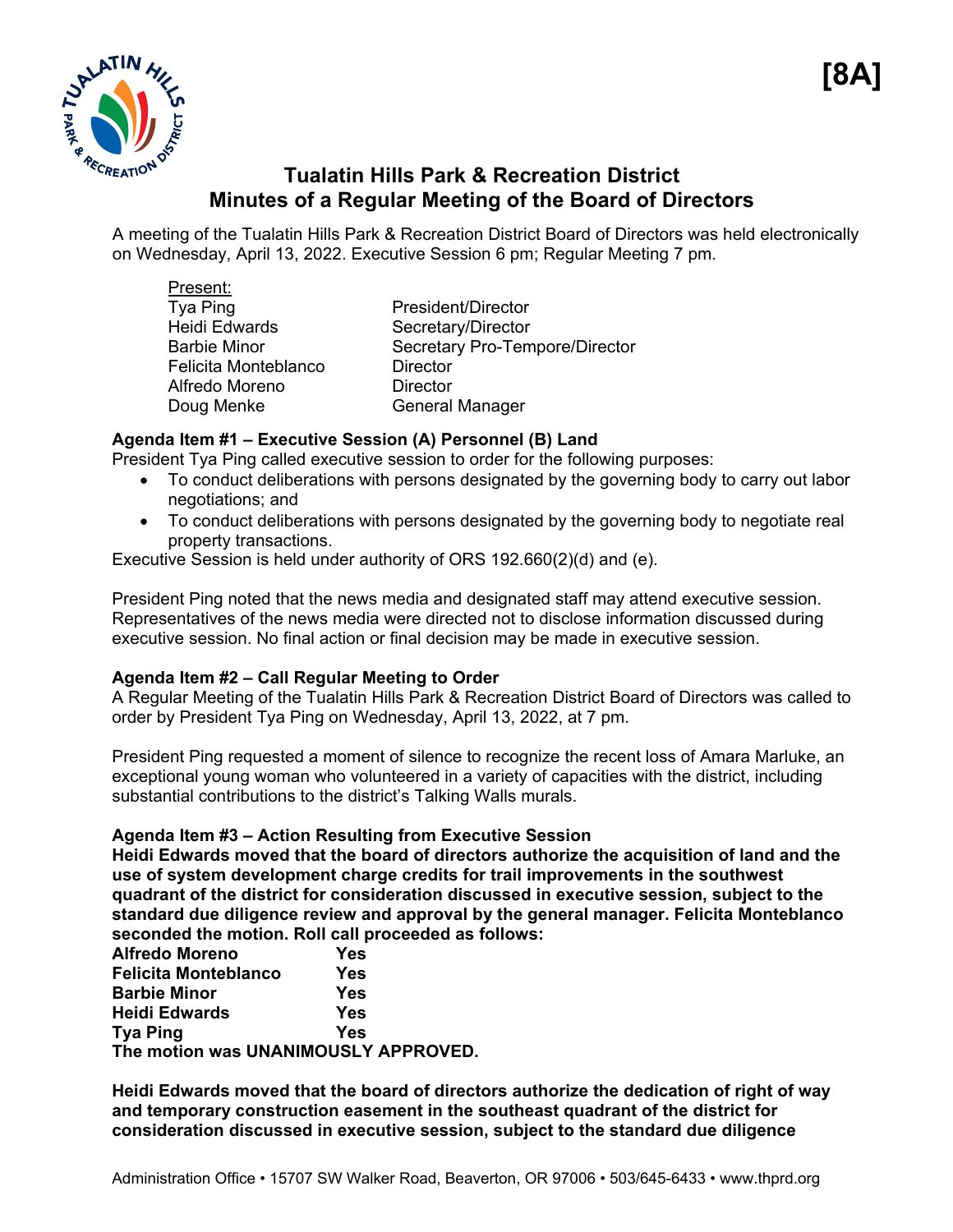**review and approval by the general manager. Barbie Minor seconded the motion. Roll call proceeded as follows:** 

**Felicita Monteblanco Yes Alfredo Moreno Yes Barbie Minor Yes Heidi Edwards Tya Ping Yes The motion was UNANIMOUSLY APPROVED.**

# **Agenda Item #4 – Proclamations**

#### **A. National Volunteer Month**

The board members read into the record a proclamation declaring the month of April as National Volunteer Month.

# **B. National Arab American Heritage Month**

Julie Rocha, interim Sports & Inclusion director, introduced Rita Salmo, customer engagement representative at Garden Home Recreation Center, who provided information regarding her background and career with the district, and invited the board members to the Marhaba Arab Celebration at Garden Home Recreation Center taking place on May 7. The board members read into the record a proclamation declaring the month of April as National Arab American Heritage Month. Rita also read the proclamation in Arabic.

# **Agenda Item #5 – Audience Time**

There was no testimony during Audience Time.

#### **Agenda Item #6 – Board Time**

#### **A. Committee Liaisons Updates**

Felicita Monteblanco provided the following updates and comments during board time:

- The Washington County Preschool for All Task Force's work is moving into Phase 2, for which board member Heidi Edwards has stepped in to serve on the task force.
- Attended the most recent Nature & Trails Advisory Committee meeting, during which discussion topics included a presentation from the Washington Country Tree Keepers and information regarding spring maintenance operations and the Climate Action Plan.
- Joined Mayor Beaty in meeting with representatives interested in opening a children's museum in Beaverton.

Alfredo Moreno provided the following updates and comments during board time:

• The Tualatin Hills Park Foundation just concluded its Week of Giving fundraising campaign and brought in almost \$4,000.

Barbie Minor provided the following updates and comments during board time:

• The most recent Programs & Events Advisory Committee meeting included discussion on the expansion of the district's Centro de Bienvenida program, and the results of a recent public survey regarding preferred registration times, of which the results indicated that there is not an overwhelming demand for change.

Heidi Edwards provided the following updates and comments during board time:

- Attended the Venezuela's Voice event recently held at the Jenkins Estate.
- Expressed gratitude for the opportunity to participate on the Washington County Preschool for All Task Force.
- Attended the memorial service for Amara Marluke and commented on the positive impact Amara had on our community.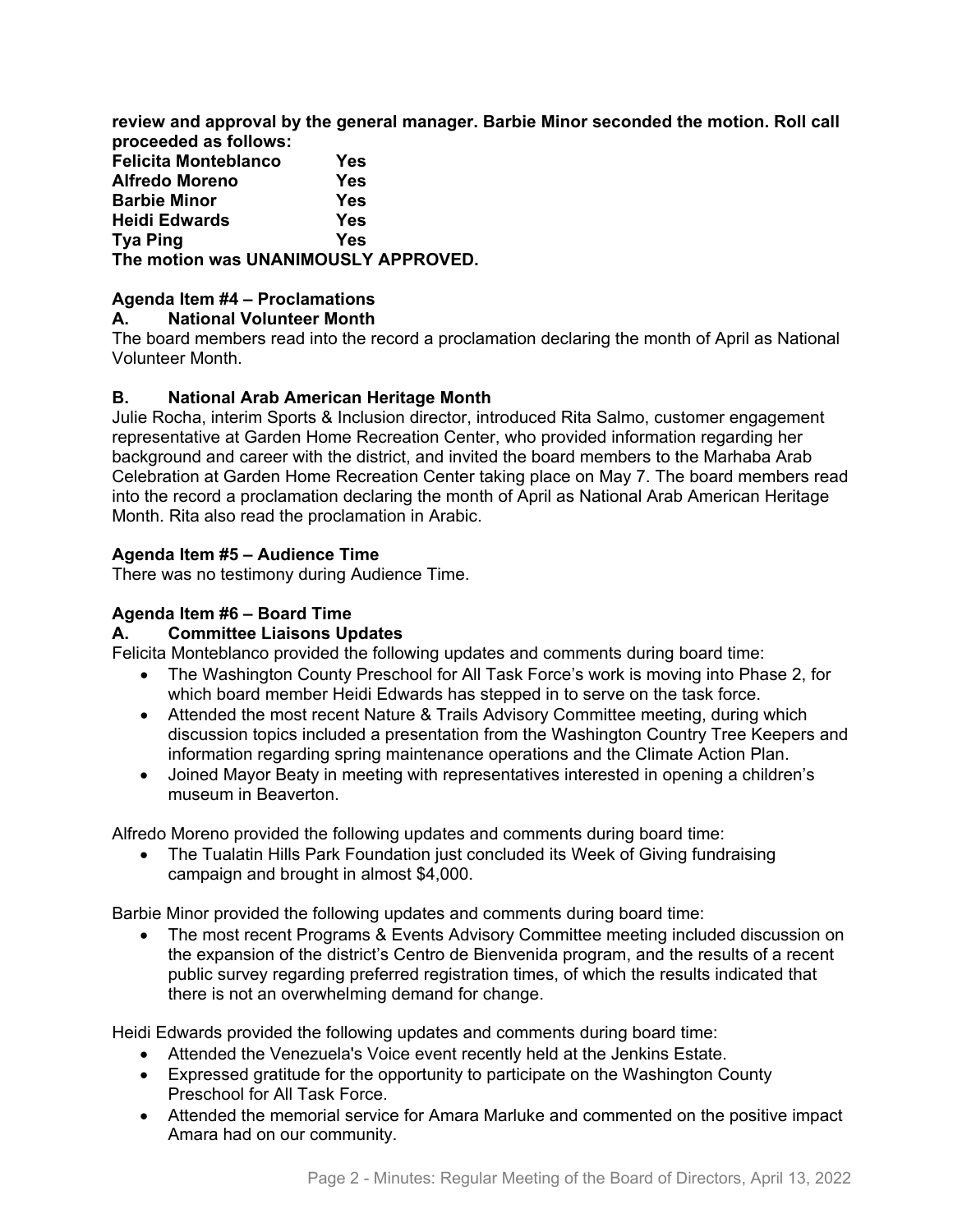President Ping provided the following updates and comments during board time:

- Along with Felicita, attended a meeting with elected officials and representatives from the City of Beaverton, Beaverton School District, and Washington County regarding expanding access to afterschool programming. Mayor Beaty and Washington County Chair Treece have committed to leading the charge in exploring funding opportunities.
- Referenced the children's museum mentioned earlier by Felicita, noting that she has been invited to serve on their board and that they have recently received their nonprofit status.

#### **Agenda Item #7 – Consent Agenda**

**Felicita Monteblanco moved that the board of directors approve consent agenda items (A) Minutes of March 9, 2022 Regular Board Meeting, (B) Monthly Bills, (C) Monthly Financial Statement, (D) Resolution Appointing District Budget Officer, (E) Resolution Delegating Authority to the General Manager to Make Decisions Regarding District Litigation, (F) Intergovernmental Agreement with City of Beaverton for Fanno Creek Trail Segment #5, (G) Intergovernmental Agreement with City of Beaverton for the Cooper Mountain Community Plan, (H) Agency Agreement with Oregon Department of Transportation to Deliver Phase 2 of the Beaverton Creek Trail Federal Project, (I) Coronavirus State Fiscal Recovery Fund Grant Agreement with Oregon Department of Administrative Services for a Permanent Restroom, (J) Abbey Creek Park Phase 2 Consultant Contract, (K) Pointer Road Neighborhood Park Consultant Contract, and (L) Harman Swim Center Construction Contract. Alfredo Moreno seconded the motion. Roll call proceeded as follows:** 

| <b>Heidi Edwards</b>                 | Yes |
|--------------------------------------|-----|
| <b>Barbie Minor</b>                  | Yes |
| <b>Alfredo Moreno</b>                | Yes |
| <b>Felicita Monteblanco</b>          | Yes |
| <b>Tya Ping</b>                      | Yes |
| The motion was UNANIMOUSLY APPROVED. |     |

#### **Agenda Item #8 – Unfinished Business**

#### **A. Sports Affiliation Review Process Recommendations**

Julie Rocha, interim Sports & Inclusion director, announced that she is joined by the following presenters this evening to present the final recommendations of the sports affiliation review process for the board's consideration: Stan Hawkins, stakeholder workgroup member and field coordinator for Westview Youth Baseball; Carrie Andrews, stakeholder workgroup member and president of Tualatin Hills Dive Club; Brian Yourstone, center supervisor; Lori Leach, center supervisor; and, Jeff Lee, Sports program specialist.

The presenters provided a detailed overview of the affiliation review process that has taken place and the resulting recommendations via a PowerPoint presentation, a copy of which was entered into the record, and which included the following information:

- Stakeholder Workgroup
	- o Process
	- o Accomplishments
- Recommendations
	- o Updated criteria for affiliation and created a new application
	- o Created an equitable review process and review committee of volunteers
	- o Embedded diversity, equity, inclusion, and access (DEIA)
	- o Updated capacity limits for pools, gyms, and fields
	- o Coordinated process for all sports
	- o Created a scorecard to evaluate affiliates
	- o Developed a policy and procedure
	- o Created an affiliation timeline on a 3-year cycle
	- o Implemented out-of-district fees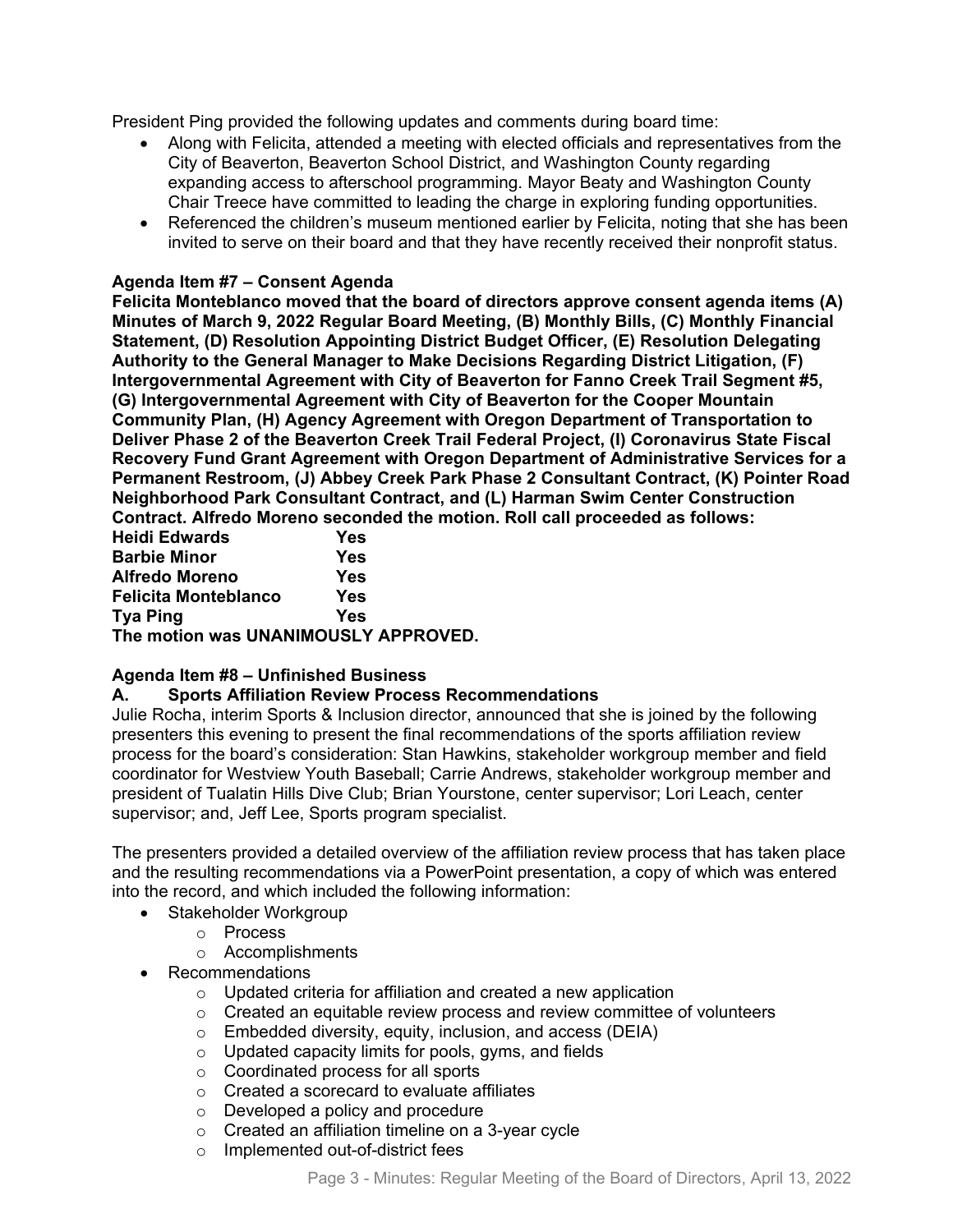- Next Steps
	- o Educate current and interested affiliates
	- o Provide DEIA resources
	- o Publish affiliation timeline
	- $\circ$  Add information to website

The group offered to answer any questions the board may have.

Felicita Monteblanco thanked the volunteers and staff for their hard work on this review process, noting that it is a critical program for our community. She inquired what type of materials are desired in terms of the requirement for demonstrating a group's commitment to DEIA.

- $\checkmark$  Julie noted that as part of the application process, district staff will be providing a resource guide to help groups begin this work. There are also resources on the national level.
- $\checkmark$  Brian added that there are sections of the scorecard pertaining to DEIA to ensure that each affiliate has policies and practices in place that demonstrate DEIA as a priority.
- $\checkmark$  Julie provided examples, such as: providing DEIA training for their members and coaches; having equal employer policies in place if they have hired staff; having a mission statement and values around DEIA posted on their website; and, providing scholarship opportunities.

Heidi Edwards expressed gratitude to the volunteers and encouraged their continued participation in other areas of the district. She asked if there was any consideration given through this review process in relation to participants' age ranges.

 $\checkmark$  Julie replied that this process was all-encompassing regardless of age group, noting that varying age groups were represented on the stakeholder workgroup, as well.

President Ping asked for additional information regarding the process for community users to secure field time, including events cosponsored by the district, and the associated costs.

 $\checkmark$  Julie replied that if the district is cosponsoring an event, there typically would not be usage fees involved. She described the three tiers of community use: events sponsored by the district, drop-in time for use on a first come first served basis, and community use time that is permitted on a consistent weekly basis for community groups without charge.

Tya asked if information regarding how to access community use time is readily available on the district's website.

 $\checkmark$  Julie replied that this is part of the next steps in this process.

Tya inquired whether the district has ever had to decline a potential affiliate's application due to lack of capacity.

 $\checkmark$  Julie replied that applications for affiliation have been on hold while this review process has been taking place. Usually, groups are declined due to the 80% in-district requirement. She described the upcoming challenges expected in being able to accommodate all of the aquatics affiliate requests due to the current capacity issues of district pools, but that options to address this issue are being explored.

Tya asked if the scorecard will be used as a tool to deny affiliation or as a method of providing a prioritization of which groups are reaffiliated.

 $\checkmark$  Julie replied that there will be multiple processes working in tandem, one being reevaluating the capacity each year and identifying when clubs are consistently handing back significant blocks of unused time. Youth sports participation has been down significantly over the course of the pandemic. Additionally, when growth is expected, the district needs to be aware of that in order to be able to anticipate that future need. Lastly, another goal will be better utilization of existing space, such as by programming two practices on one large field.

President Ping thanked the presenters this evening for their hard work and dedication to this review, and the result of a more transparent process.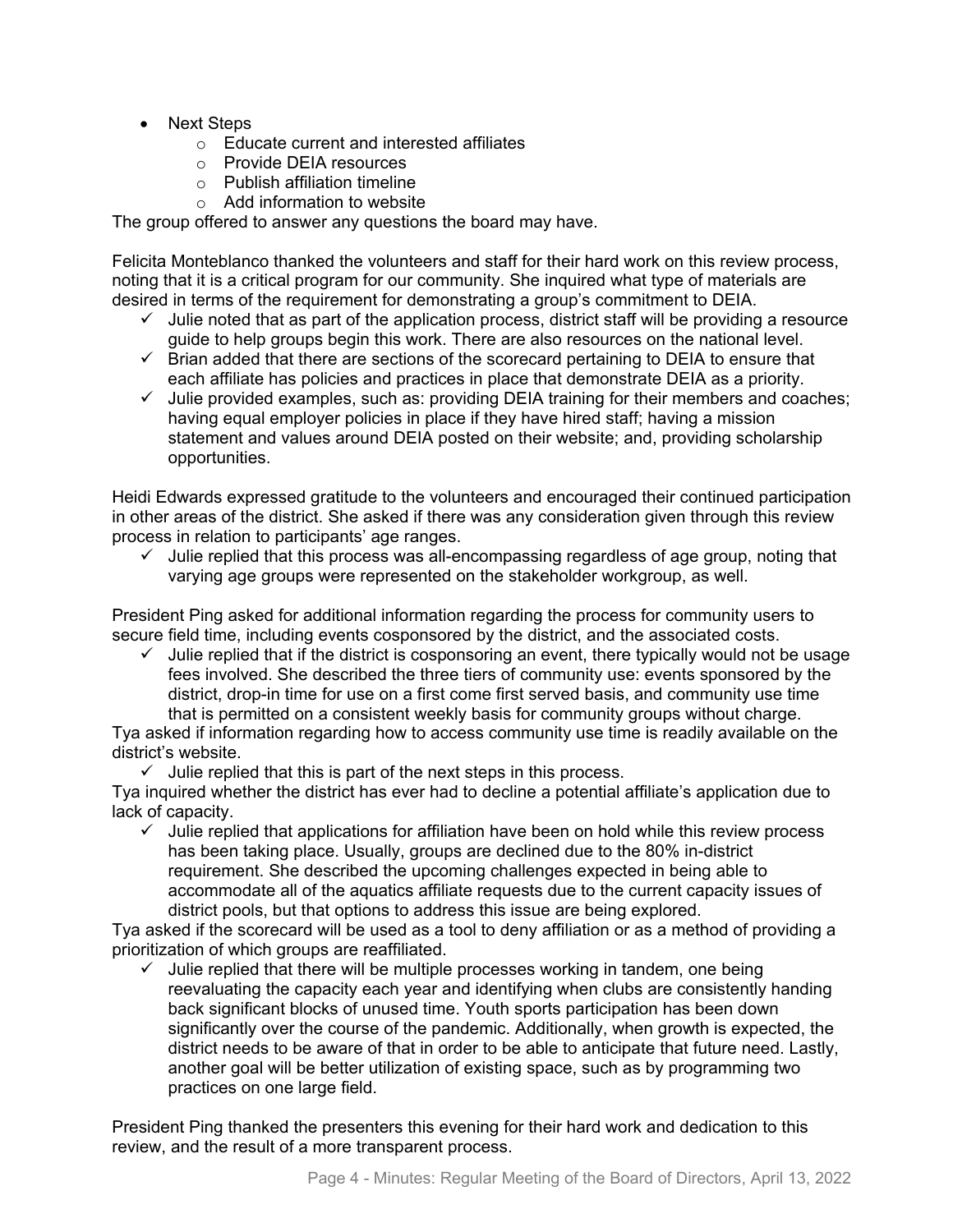**Barbie Minor moved that the board of directors approve the affiliation process recommendations as presented and direct district staff to begin work in updating the Affiliate Policy contained within the District Compiled Policies. Felicita Monteblanco seconded the motion. Roll call proceeded as follows:** 

| Alfredo Moreno                       | Yes |
|--------------------------------------|-----|
| Heidi Edwards                        | Yes |
| Felicita Monteblanco                 | Yes |
| <b>Barbie Minor</b>                  | Yes |
| Tya Ping                             | Yes |
| The motion was UNANIMOUSLY APPROVED. |     |

# **B. General Manager's Report**

General Manager Doug Menke introduced Jared Isaksen, the district's new Finance Services Director/Chief Financial Officer, who began work at the district in late March. The following presentations were provided as listed within the General Manager's Report included in the board of directors' information packet:

- Volunteer Programs
	- $\circ$  Melissa Marcum, volunteer specialist, shared recent updates regarding the district's volunteer program via a PowerPoint presentation, a copy of which was entered into the record.
- Diversify Internship Program
	- o Julie Rocha, interim Sports & Inclusion director, McKenzie Miller, administrative specialist, and Myles Hamlett, fitness intern, shared an overview of the district's Diversify internship program via a PowerPoint presentation, a copy of which was entered into the record.

Doug and the presenters offered to answer any questions the board may have.

The board members provided comments of gratitude and appreciation for the Diversify internship program.

- $\checkmark$  Heidi Edwards suggested the potential for involving AmeriCorps in helping oversee and guide this program, which could also open doors for grant funding. McKenzie shared an overview of the district's outreach to AmeriCorps thus far and the exploration of other funding opportunities, as well.
- $\checkmark$  Felicita Monteblanco inquired if there are ways the board can contribute, such as through interacting with the interns, and asked for additional information regarding the budget for this program. Julie provided an overview of the budget as well as the different internships that are available, noting that it is a paid internship program on a part-time basis. Funding to continue the program will be requested via the FY 2022/23 budget process.
- $\checkmark$  General Manager Doug Menke commented that this type of program development is possible through the board's stated values, which give district staff the ability to propose some unique programs via the budget process. He theorized that acting as mentors to the interns can help reignite the passion that park and recreation professionals have for their chosen profession, while also helping open doors for the interns.

#### **Agenda Item #9 – New Business**

# **A. System Development Charge 5-Year Capital Improvement Plan Update**

Gery Keck, Design & Development manager, provided an overview of the proposed updated system development charge five-year capital improvement plan (SDC CIP) for use in the FY 2022/23 budgeting process, via a PowerPoint presentation, a copy of which was entered into the record and which included the following information:

- SDC Five-Year CIP Update Process
	- o Updated annually
		- **Informs the budget process**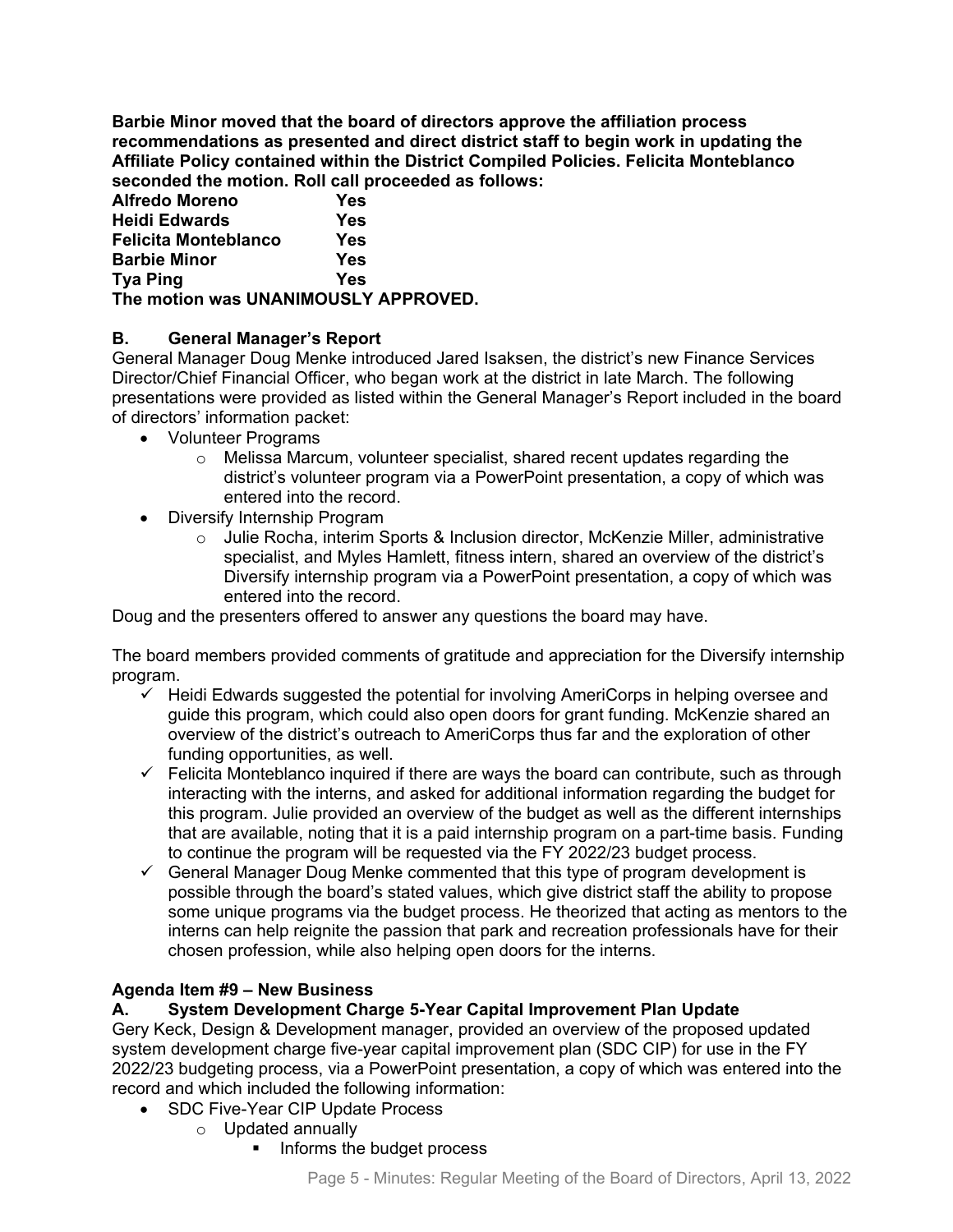- Add new projects
- Align funding and staff capacity
- Project Phasing Approach
	- o Three major phases for each project:
		- Concept planning
		- Design and permitting
		- Construction
	- $\circ$  Intended to be more transparent about timeline of multi-year development
- Proposed Project List Updates
	- o New projects
	- o Added Fiscal Year 2026/27 project list
	- $\circ$  Refined anticipated project sequencing within five-year project list
- New Projects Added to 5-Year CIP
	- o HMT Recreation Complex improvements
	- o New trail developments: Finnley Woods, Lolich Farms, Scholls Valley Heights
	- o New neighborhood parks and community trail: South Cooper Mountain Blackbird Farms Parks A & B

o New park developments: South Cooper Mountain Main Street Park, Lolich Farms Gery noted that, if approved by the board this evening, district staff will return at the May board meeting with a formal resolution to adopt the SDC CIP on the consent agenda, and offered to answer any questions the board may have.

President Ping asked for additional information regarding how SDC credit projects are managed. Does the developer complete all of the design and outreach elements, as well as construction, and then hand the site over to the district to manage? Or is the district involved in the process?

 $\checkmark$  Gery described a typical SDC credit project process, noting that the developer is the lead and hires the consultants, who are typically already on board through the development of the housing. The district assembles an internal design team and meets with the consultants to provide feedback throughout the process. Depending on the project, the district may assist more with the public engagement process. The developer will also submit all of the land use applications with district staff's review. Lastly, the contractors will build the site with district staff approval at the end. District staff is involved in the project from start to finish to ensure that what is ultimately provided is what is desired by the public and can be maintained by the district.

Tya inquired how the scope of the SDC credit project is determined in the beginning.

 $\checkmark$  Gery replied that typically the builder is aware early on how many units they will be building at the site and what the district's SDC fee will total for those units. District staff will then negotiate with the developer; for example, sometimes the developer will donate the land. District staff looks at the designs to ensure that they are not overdesigning the site. We want to make sure the developer stays within the SDC credit amount, preferably under. By the time the concept plan is presented to the board, district staff will have an idea of its cost and scope to ensure it fits into what is needed for that particular area.

#### **Alfredo Moreno moved that the board of directors approve the System Development Charge Five-year Capital Improvement Plan project list. Heidi Edwards seconded the motion. Roll call proceeded as follows:**

| <b>Felicita Monteblanco</b>          | Yes |
|--------------------------------------|-----|
| <b>Barbie Minor</b>                  | Yes |
| <b>Heidi Edwards</b>                 | Yes |
| <b>Alfredo Moreno</b>                | Yes |
| <b>Tya Ping</b>                      | Yes |
| The motion was UNANIMOUSLY APPROVED. |     |